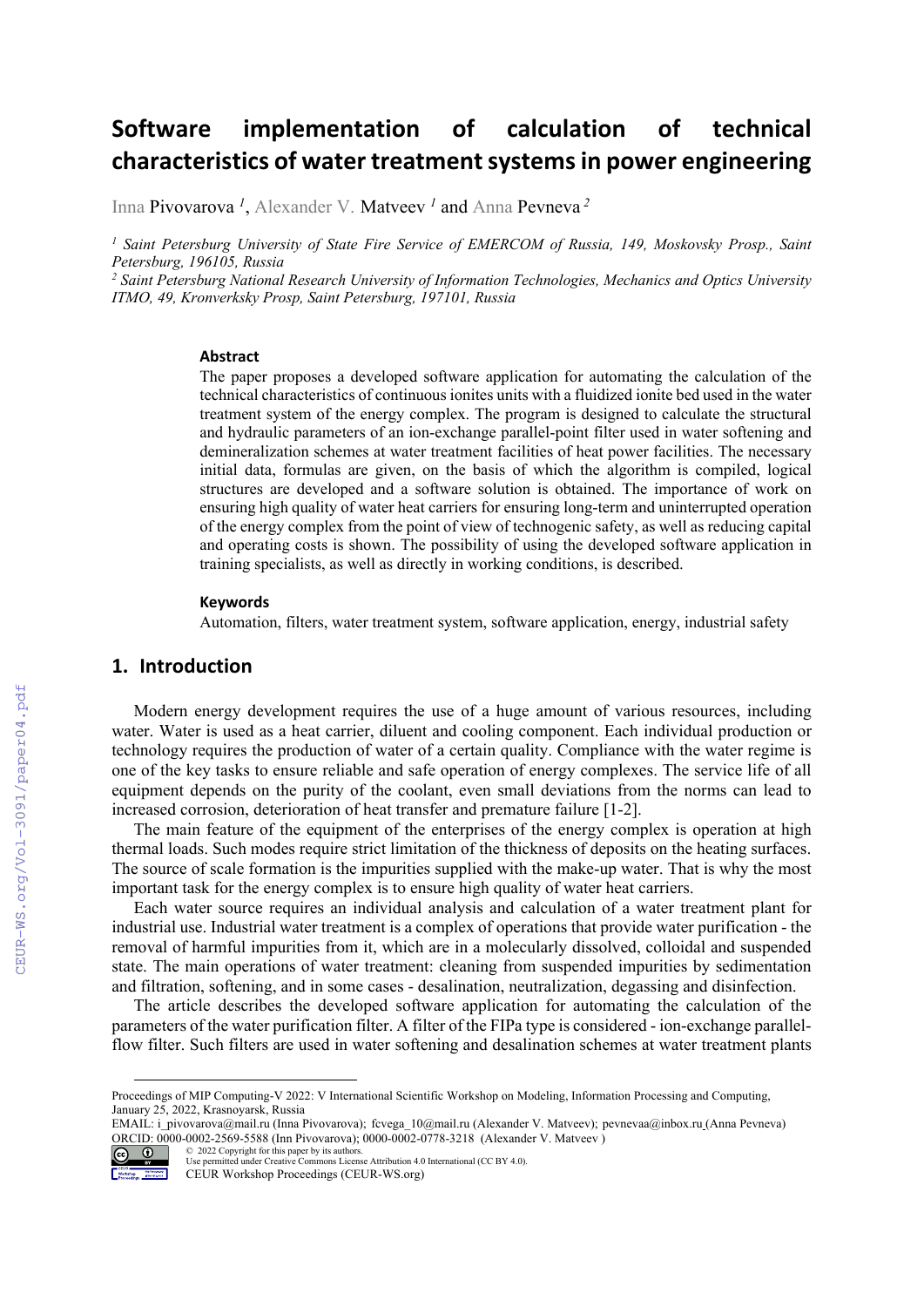of power plants, industrial and heating boilers [3]. Ionite filters are designed for water treatment in order to remove scale-forming cations (Ca2 + and Mg2 +) from it in the process of hydrogen-sodiumcationization or ammonium-sodium-cationization, as well as sulfate, chloride and nitrate anions in the process of desalting natural waters.

Feedwater systems of high-pressure boilers and many technological systems of energy complexes require almost complete removal of all ions, including carbon dioxide and silica [4]. Ion exchange systems are used to effectively remove dissolved ions from water. Therefore, it is not surprising that ion-exchange technologies occupy the main share in water purification at currently operating power plants and thermal installations not only in Russia, but also in European countries [5].

## **2. Materials and methods**

Ionites are solid insoluble substances capable of exchanging their ions for ions from the surrounding solution. These are usually synthetic organic resins with acidic or alkaline groups. Ionites are solid insoluble substances capable of exchanging their ions for ions from the surrounding solution. These are usually synthetic organic resins with acidic or alkaline groups. Ionites are divided into cationites that absorb cations, anionites that absorb anions, and amphoteric ionites that have both of these properties. They are widely used for water desalination [6].

Ion-exchange materials of natural and artificial origin, such as cationites and anionites, are used as filter loading in ionite filters.

The filter consists of:

- Enclosures
- Bottom and top switchgear
- Pinelines
- Shut-off valves
- Sampling devices

Purification (filtration) at stage I FIP (additional purification at stage II FIP) of the incoming stream from dissolved ionic impurities occurs due to the exchange of metal cations (anions of acid residues) for an equivalent amount of Na + or H + cations (anions of Cl- or OH- groups) in grains filtering material (cation or anion). After filtration is completed, the filter stops and is disconnected from the working manifold. A technological operation is carried out to loosen the ionite, designed to eliminate its compaction. After loosening, the ionite is regenerated [7].

## **2.1. Calculation part**

As a mathematical apparatus for calculating the filter parameters, the method of Yu.I. Dytnersky (in accordance with the Manual to SNiP 2.04.03-85), when the value of the hydraulic characteristics obtained from the initial group of data is compared with the theoretical value for the required degree of purification [8-9].

The formulas used for the calculation are as follows:

Sorption isotherm equation

The sorption isotherm equation for the exchange of equally charged  $H<sup>+</sup>$  ions for Na+ on the basis of the mass action law is written as follows:

$$
X^* = \frac{K_p X_0 C / C_{fin}}{1 + (K_p - 1) C / C_{fin}}\tag{1}
$$

where  $X_0$  – total exchange capacity,  $K_p$  – equilibrium constant,  $C_{fin}$  – final concentration.

# **2.1.1. Liquid flow rate**

The fictitious fluid velocity in the fluidized bed is found from the equation connecting the criteria Re, Аr with the porosity of the bed е: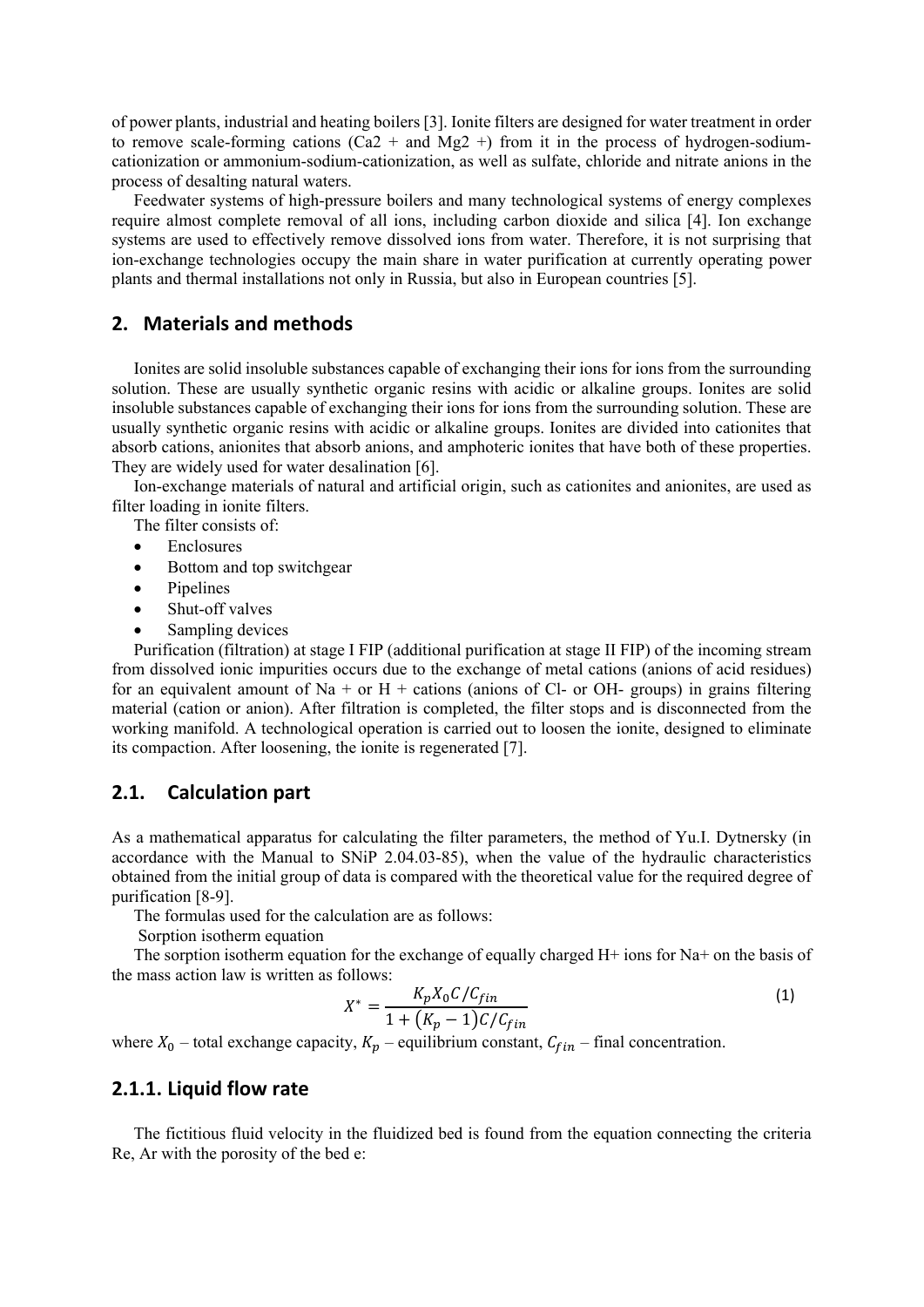$$
Re = \frac{Ar \cdot \varepsilon^{4.75}}{18 + 0.61\sqrt{Ar \cdot \varepsilon^{4.75}}}
$$
 (2)

The porosity of the bed in ionites with a fluidized bed can be determined from the operating data of industrial ionites, according to which the height of the fluidized bed is 1.5-2 times the height of the fixed bed. Taking into account these data, taking the porosity of the fixed bed  $\varepsilon_0 = 0.4$ , it is possible to obtain the interval of porosity variation  $\varepsilon = 0.6-0.7$ . The porosity of the bed in this interval:  $\varepsilon = 0.65$ .

Density of the swollen cationite particle:

$$
\rho_x = \rho_s / (1 - 0.4)
$$
\nArchimedes criterion:  $Ar = d^3 \rho_y (\rho_x - \rho_y) g / \mu^2$ 

\nLiquid rate:  $w = Re \mu_y / (d\rho_y)$ 

\nApparatus diameter:  $D = \sqrt{V/(0.785w)}$ 

\nAfter finding the diameter, it is required to round it to the number presented in the range of stands.

After finding the diameter, it is required to round it to the number presented in the range of standard filter diameters.

Determination of limiting diffusion resistance:

The phase in which the limiting diffusion resistance is concentrated can be determined by the value of the Biot criterion:  $Bi' = \beta_c R / (\rho_i D_e G)$ , where R is the particle radius, m;  $\beta_c$  – coefficient of external mass transfer, m/s;  $D_e$  – effective diffusion coefficient in the particle, m<sup>2</sup>/s; G is the tangent of the angle of inclination of the equilibrium line,  $m^3/kg$ ;  $\rho_i$  – ionite density, kg/m<sup>3</sup>. At *Bi'* 20 he overall mass transfer rate is determined by internal diffusion, while at  $Bi'$  1,0 external diffusion resistance is predominant. The external mass transfer coefficient  $\beta_c$  is determined by the criterion equation

$$
Nu' = 2.0 + 1.5 \, (\text{Pr}')^{0.33} \, [(1 - e)Re]^{0.5} \tag{4}
$$

where 
$$
Pr' = \mu_y / c_y \cdot D_y
$$
;  
\n $D_y = 1.17 \cdot 10^{-9} \text{ m}^2/\text{s}$ .

The external mass transfer coefficient is determined by the formula:

$$
\beta_c = Nu'D_y/d \tag{5}
$$

In the region of relatively low concentrations, the equilibrium dependence is close to linear. Approximately, the sorption exchange isotherm can be assumed to be linear with the slope tangent equal to  $X^*(C_{av})/C_{av}$ , where  $C_{av}$  average ion concentration Na+. The average concentration of Na+ ions in the flow can be found as the average logarithmic

$$
C_{\rm av} = \frac{C_{in} - C_{\rm fin}}{\ln \left( C_{\rm in} / C_{\rm fin} \right)} \tag{6}
$$

Average tangent of the slope of the equilibrium dependence:

$$
G = X^*(C_{\rm av})/C_{\rm av} \tag{7}
$$

Bio criterion:

$$
Bi' = \frac{\beta_c R}{\rho_i D_e G}
$$
 (8)

where  $\rho_i = v_0^{-1} / (1 - \varepsilon_0)$ .

## **2.1.2. Average residence time of ionite particles in the apparatus**

The degree of processing of a spherical ionite grain , which is in a liquid medium with a concentration of Cav at  $Bi \rightarrow 0$  for time t, is determined by the following expression:

$$
\frac{X_{\kappa}}{X^*(C_{av})} = 1 - \exp\left(-\frac{3\beta_c \tau}{\rho_{\rm i} \text{G}R}\right) \tag{9}
$$

where  $X_K$  – final concentration of Na+ in the cationite, kg/kg.

Due to the fact that in cylindrical apparatuses with a fluidized bed, the solid phase is completely mixed, the density of the distribution of ionite particles over the residence time is determined by the ratio [10]:

$$
\rho(\tau) = \frac{1}{\tau_{\rm av}} \exp\left(-\frac{\tau}{\tau_{av}}\right) \tag{10}
$$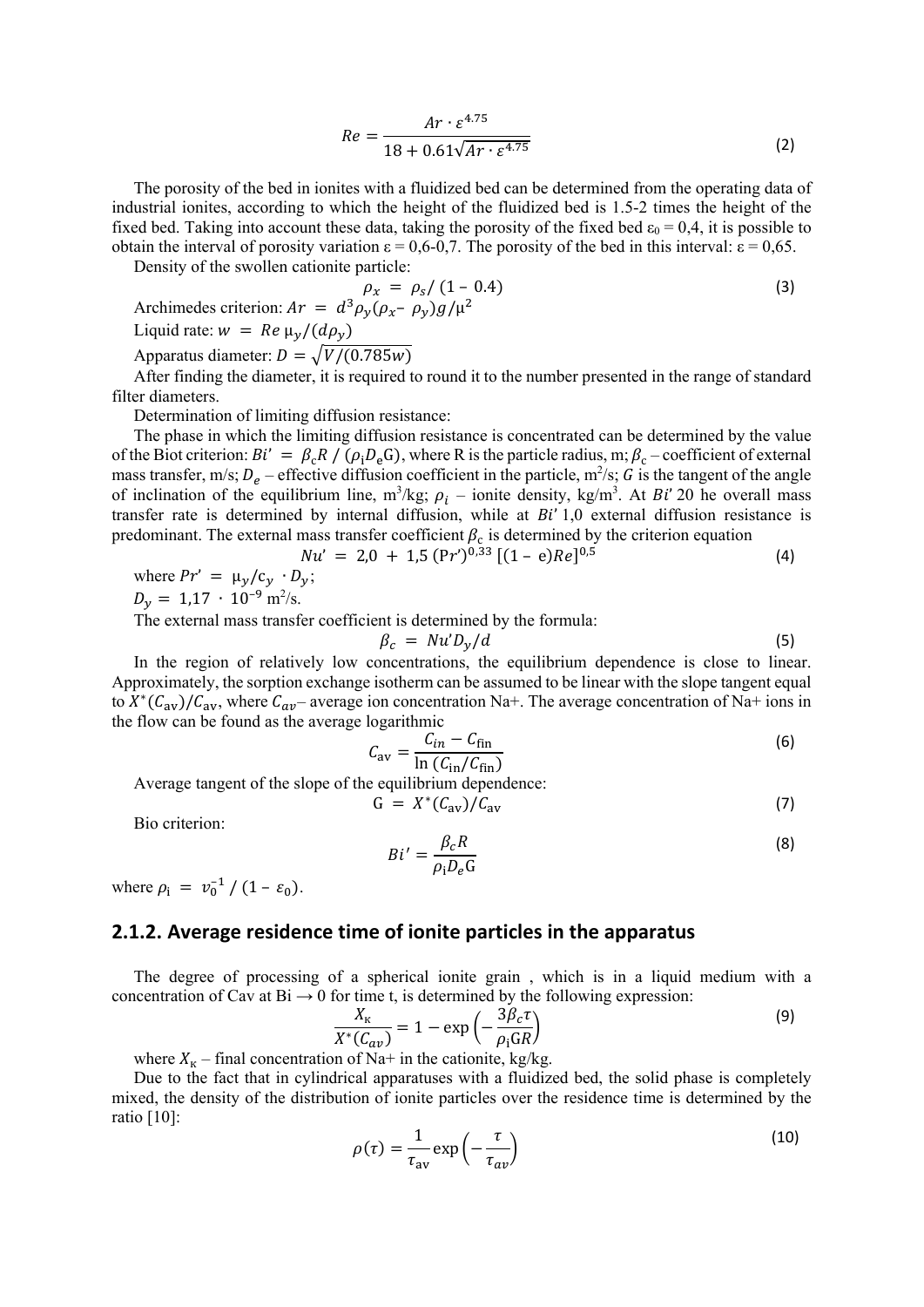Assuming that the equilibrium concentration in the ionite corresponds to the average concentration in the fluid flow  $(C_{av})$ , it is possible to find the average degree of ionite processing throughout the bed:

$$
\frac{X_{\kappa}}{X^*(C_{av})} = 1 - \frac{R\rho_i G}{3\beta_c \tau_{av} + R\rho_i G}
$$
\n(11)

The final concentration of Na+ ions in the cationite is found from the material balance, having previously determined the minimum and operating consumption of the ionite. The minimum flow rate is found from the condition of equilibrium of the solid phase with the solution leaving the apparatus:

$$
G_{x\ min} = \frac{V(C_{\text{in}} - \tilde{C}_{\text{fin}})}{X^*(C_{\text{av}})}
$$
(12)

According to experimental data, the working consumption of the sorbent is 1.1-1.3 times higher than the minimum [11]. Taking the ratio of the working and minimum costs equal to 1.2, the working consumption of cationite is obtained:

$$
G_x = 1,2G_{x min}
$$
  
Average residence time of cationite particles:  

$$
\tau_{av} = \frac{R\rho_i G/X^*(C_{av})}{3\beta_c [1 - X_K/X^*(C_{av})]}
$$
(13)

# **2.1.3. Height of the fluidized ionite bed**

Volumetric ionite consumption

Fluidized bed volume

Fluidized bed height

 $H_c = V_c / 0.785D^2$ 

 $V_c = V_r \tau_{av}/(l - \varepsilon)$ 

 $V_r = G_r/\rho_i$ 

The volume of the fluidized bed and its height can be determined by integrating the mass transfer equation written for a fluidized bed of infinitesimal height. This approach gives the following calculation formula for the volume of the fluidized bed

$$
V_c = \frac{V}{K_{vc}} \ln \frac{C_{\text{in}} - C^*(X_{\text{k}})}{C_{\text{fin}} - C^*(X_{\text{k}})}
$$
(14)

where  $K_{\nu c}$  – volumetric mass transfer coefficient, c-1.

Taking into account the fact that the limiting resistance of mass transfer is concentrated in the liquid phase, it is obtained

$$
K_{vc} = \beta_c a = \beta_c (1 - \varepsilon) 6/d \tag{15}
$$

The value  $C^*(X_{\kappa})$  is determined from the isotherm equation.

As you can see, the calculation algorithm is quite cumbersome and requires a certain loss of working time [12]. Therefore, to automate the process of selecting parameters for a filter from the standard range, it was decided to make a software application.

#### **2.2. Development of a software application for performance of calculations**

The project is developed in the Java programming language using modern programming techniques, such as anonymous functions (also known as lambda expressions), dynamic arrays, hash tables. The features available in Java SE 8 are used. The MVC (Model-View-Controller) scheme is applied, which assumes the division of the program code into 3 parts, describing, respectively, the visual component displayed on the screen, the so-called controller, that is, the part of the program code that ensures coordination between the visual and computational parts, and directly the part of the code that implements business logic. The external view of the project directory is shown in Figure 1.

The algorithm is as follows:

- 1. Read the necessary parameters from the form, sufficient for further calculations
- 2. Find the filter diameter
- 3. Search the database to refine the diameter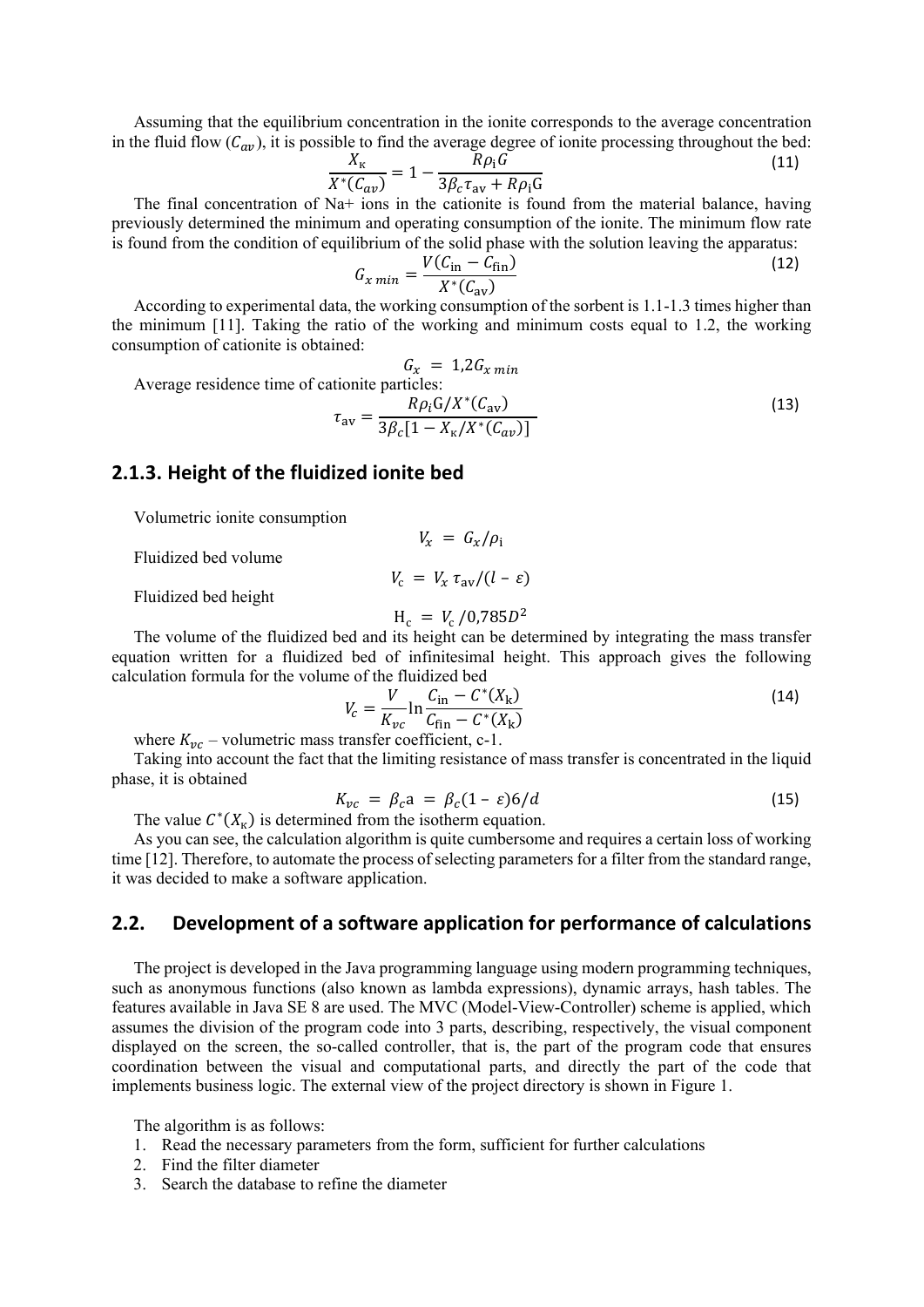4. Display the result on the form



**Figure 1:** The directory of the Filter project

A limited set of cationites is used to calculate the values. The values are given in Table 1. The parameters used are written to a file, which is then loaded into the database.

| Table 1            |                     |                             | Dependence of technological parameters on the brand of cationite used (initial data for calculation) |                                                   |                                   |
|--------------------|---------------------|-----------------------------|------------------------------------------------------------------------------------------------------|---------------------------------------------------|-----------------------------------|
| Cationite<br>brand | Diameter (d),<br>mm | Density $(\rho)$ ,<br>kg/m3 | Sp.volume, $(v_0)$<br>$Sm^3/g$                                                                       | Total exchange<br>capacity, $X_0$<br>mmol-eq $/g$ | Equilibrium<br>constant,<br>$K_p$ |
| $KY-1$             | 1.2                 | 700                         | 3.2                                                                                                  | 1.9                                               | 1.1                               |
| $KY-2-8$           | 0.9                 | 800                         | 2.9                                                                                                  | 4.75                                              | 1.2                               |
| $KY-23$            | 0.75                | 920                         | 4.3                                                                                                  | 3.15                                              | 1.85                              |
| $KB-4\Pi-2$        | 0.95                | 750                         | 2.8                                                                                                  | 5.25                                              | 2.5                               |

Thus, there is a need for the following structures: filter, cationite - represent a table entry, and in the following classes: an application that coordinates the work, a form - a visual display of information on the screen, a class that performs the necessary calculations, a database - loads from files and software provides the necessary information for certain requests. Additionally, one utility class has been introduced, which also represents a database, which in response returns strings in Russian and English.

# **3. Results and discussion**

The Application class has a main *(String[] args)*, method, which is the entry point to the program. In this procedure, databases When the form display method is called, a separate thread is launched, which in a loop processes screen events and calls the methods that have been subscribed (using the Listener programming pattern). When you click on the "Calculate" button, the entered values are checked, and if they correspond to the logic of the task, then the Application class is called to perform calculations - the process () method is called, the arguments of which are the initial parameters. Thus, separation is performed: for the form to work, the module that performs the calculations is not directly required, and vice versa, the calculation part is in no way connected with the implementation of the form.

The main project class makes sequential calls to the calculation class, the database class and again to the calculation class to determine the output parameters. Then the obtained values are transferred to the form, on which the information is displayed.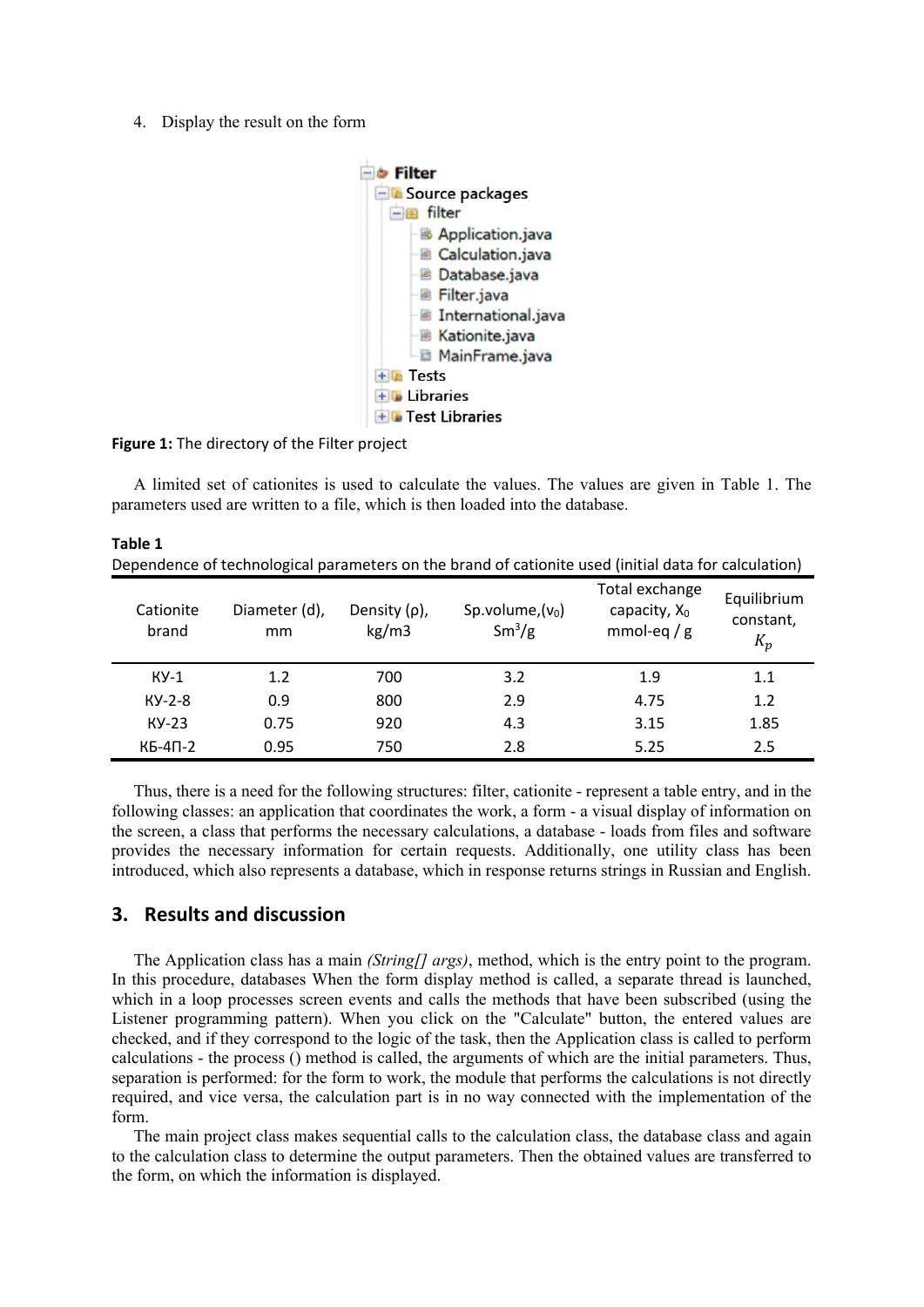Working procedure with the program:

1. The user starts the program, the main form of the application is displayed on the screen (Figure 2)

| Input data                         |        |         |
|------------------------------------|--------|---------|
| Flow rate:                         |        | $m^2/h$ |
| Pollutant concentration before:    |        | eq/L    |
| Pollutant concentration after:     |        | eq/L    |
| Cation regenerant:                 | $KY-1$ |         |
| Results                            |        |         |
| Required filter:                   |        |         |
| Isotherm slope angle tangent:      |        |         |
| Average regenerant operation time: |        | S       |
| Catione exchanger consumption:     |        | kg/h    |
| Average fluidized bed height:      |        | m       |
| <b>Biot Number:</b>                |        |         |

**Figure 2:** Main application form (English)

- 2. If you wish to work in Russian, the author, using the File -> Language -> menu, selects the Russian interface language
- 3. The user enters the required parameters that determine the operating mode of the filter, cationite and the level of water pollution
- 4. The program checks the entered values, and in case of successful verification, the calculation is performed. The calculated values are placed at the bottom of the screen form (Figure 3)
- 5. To exit the program, click on the "Exit" button, on the icon for closing the window, or using the File -> Exit item.

| Input data                         |              |         |
|------------------------------------|--------------|---------|
| Flow rate:                         | 10           | $m^2/h$ |
| Pollutant concentration before:    | 4,35         | eq/L    |
| Pollutant concentration after:     | 0,2175       | eq/L    |
| Cation regenerant:                 | $KY-2-8$     |         |
| Results                            |              |         |
| Required filter:                   | ФИПа-1-0.6-6 |         |
| Isotherm slope angle tangent:      | 1,23219      |         |
| Average regenerant operation time: | 443,04713    | s       |
| Catione exchanger consumption:     | 175,74000    | kg/h    |
| Average fluidized bed height:      | 0,33290      | m       |
| <b>Biot Number:</b>                | 0,10635      |         |

**Figure 3:** Form with calculated values